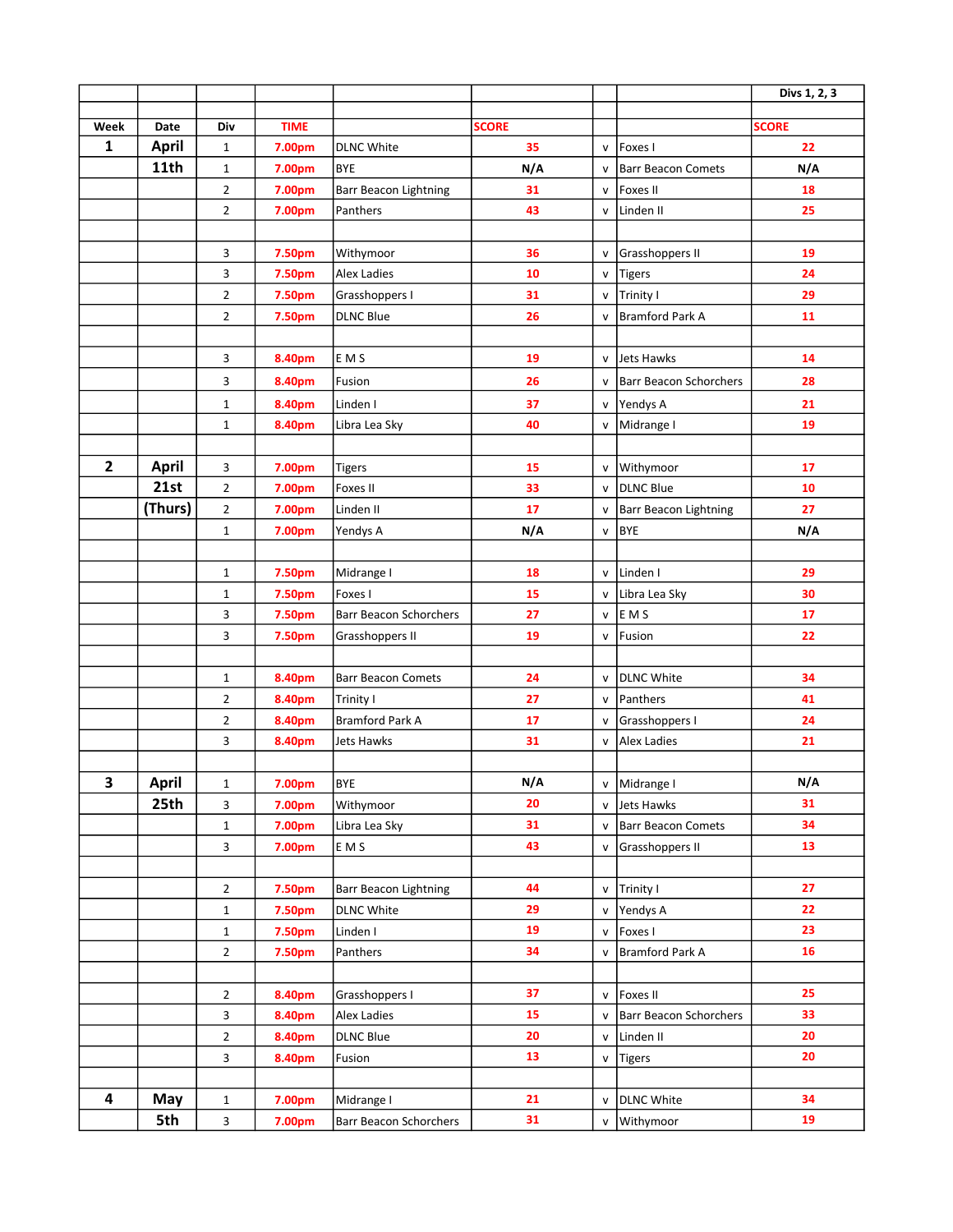|                         | (Thurs) | $\overline{2}$ | 7.00pm | <b>Bramford Park A</b>        | 12  | v            | <b>Barr Beacon Lightning</b>  | 35  |
|-------------------------|---------|----------------|--------|-------------------------------|-----|--------------|-------------------------------|-----|
|                         |         | $\overline{2}$ | 7.00pm | Foxes II                      | 34  | V            | Panthers                      | 38  |
|                         |         |                |        |                               |     |              |                               |     |
|                         |         | 3              | 7.50pm | Grasshoppers II               |     | v            | Alex Ladies                   |     |
|                         |         | 3              | 7.50pm | Jets Hawks                    | 26  | $\mathsf{v}$ | Fusion                        | 20  |
|                         |         | $\mathbf 1$    | 7.50pm | Foxes I                       | N/A | v            | <b>BYE</b>                    | N/A |
|                         |         | $\overline{2}$ | 7.50pm | Linden II                     | 38  | v            | Grasshoppers I                | 22  |
|                         |         |                |        |                               |     |              |                               |     |
|                         |         | $\overline{2}$ | 8.40pm | Trinity I                     | 17  | $\mathsf{v}$ | <b>DLNC Blue</b>              | 36  |
|                         |         | $\mathbf 1$    | 8.40pm | <b>Barr Beacon Comets</b>     | 34  | v            | Linden <sub>I</sub>           | 21  |
|                         |         | $\mathbf 1$    | 8.40pm | Yendys A                      | 31  | v            | Libra Lea Sky                 | 31  |
|                         |         | 3              | 8.40pm | <b>Tigers</b>                 | 35  | V            | E M S                         | 18  |
|                         |         |                |        |                               |     |              |                               |     |
| 5                       | May     | $\overline{2}$ | 7.00pm | Panthers                      | 36  | v            | Grasshoppers I                | 33  |
|                         | 9th     | $\mathbf{1}$   | 7.00pm | <b>DLNC White</b>             | 32  | v            | Libra Lea Sky                 | 22  |
|                         |         | $\mathbf{1}$   | 7.00pm | <b>BYE</b>                    | N/A | v            | Linden I                      | N/A |
|                         |         | 3              | 7.00pm | <b>Tigers</b>                 | 20  | V            | Jets Hawks                    | 28  |
|                         |         |                |        |                               |     |              |                               |     |
|                         |         | 3              | 7.50pm | Fusion                        | 28  | V            | Withymoor                     | 14  |
|                         |         | $\overline{2}$ | 7.50pm | <b>Barr Beacon Lightning</b>  | 23  | v            | <b>DLNC Blue</b>              | 31  |
|                         |         | $\mathbf{1}$   | 7.50pm | Yendys A                      | 25  | $\mathsf{v}$ | <b>Barr Beacon Comets</b>     | 27  |
|                         |         | $\overline{2}$ | 7.50pm | Trinity I                     | 21  | V            | Linden <sub>II</sub>          | 33  |
|                         |         |                |        |                               |     |              |                               |     |
|                         |         | 2              | 8.40pm | <b>Bramford Park A</b>        | 14  | v            | <b>Foxes II</b>               | 16  |
|                         |         | 3              | 8.40pm | <b>EMS</b>                    | 33  | v            | Alex Ladies                   | 31  |
|                         |         | 1              | 8.40pm | Midrange I                    | 28  | V            | Foxes I                       | 16  |
|                         |         | 3              | 8.40pm | Grasshoppers II               | 11  | v            | <b>Barr Beacon Schorchers</b> | 33  |
|                         |         |                |        |                               |     |              |                               |     |
| 6                       | May     | 3              | 7.00pm | Withymoor                     | 19  | v            | E M S                         | 29  |
|                         | 16th    | $\mathbf 1$    | 7.00pm | Foxes I                       | 18  | v            | Yendys A                      | 24  |
|                         |         | 3              | 7.00pm | <b>Alex Ladies</b>            | 21  | v            | Fusion                        | 23  |
|                         |         | $\overline{2}$ | 7.00pm | Linden II                     | 21  | $\mathsf{v}$ | <b>Bramford Park A</b>        | 14  |
|                         |         |                |        |                               |     |              |                               |     |
|                         |         | $\overline{2}$ | 7.50pm | Grasshoppers I                |     | v            | <b>Barr Beacon Lightning</b>  |     |
|                         |         | $\mathbf{2}$   | 7.50pm | <b>DLNC Blue</b>              | 34  | v            | Panthers                      | 27  |
|                         |         | 3              | 7.50pm | Jets Hawks                    | 43  | v            | Grasshoppers II               | 11  |
|                         |         | $\mathbf{1}$   | 7.50pm | <b>Barr Beacon Comets</b>     | 42  |              | v   Midrange I                | 21  |
|                         |         |                |        |                               |     |              |                               |     |
|                         |         | $\mathbf{1}$   | 8.40pm | Linden I                      | 24  | v            | <b>DLNC White</b>             | 19  |
|                         |         | $\mathbf{2}$   | 8.40pm | Foxes II                      | 28  | v            | Trinity I                     | 27  |
|                         |         | 3              | 8.40pm | <b>Barr Beacon Schorchers</b> | 28  | V            | Tigers                        | 19  |
|                         |         | $\mathbf 1$    | 8.40pm | Libra Lea Sky                 | N/A | v            | <b>BYE</b>                    | N/A |
|                         |         |                |        |                               |     |              |                               |     |
| $\overline{\mathbf{z}}$ | May     | $\overline{2}$ | 7.00pm | Bramford Park A               | 21  | v            | Trinity I                     | 40  |
|                         | 23rd    | $\mathbf{1}$   | 7.00pm | <b>DLNC White</b>             | N/A | $\mathsf{v}$ | <b>BYE</b>                    | N/A |
|                         |         | 1              | 7.00pm | Linden I                      | 29  | v            | Libra Lea Sky                 | 31  |
|                         |         | 3              | 7.00pm | <b>Tigers</b>                 | 35  | V            | Grasshoppers II               | 14  |
|                         |         | 3              | 7.50pm | <b>Barr Beacon Schorchers</b> | 30  | $\mathsf{v}$ | Jets Hawks                    | 32  |
|                         |         | $\overline{2}$ | 7.50pm | Grasshoppers I                | 23  | v            | <b>DLNC Blue</b>              | 26  |
|                         |         |                |        |                               |     |              |                               |     |